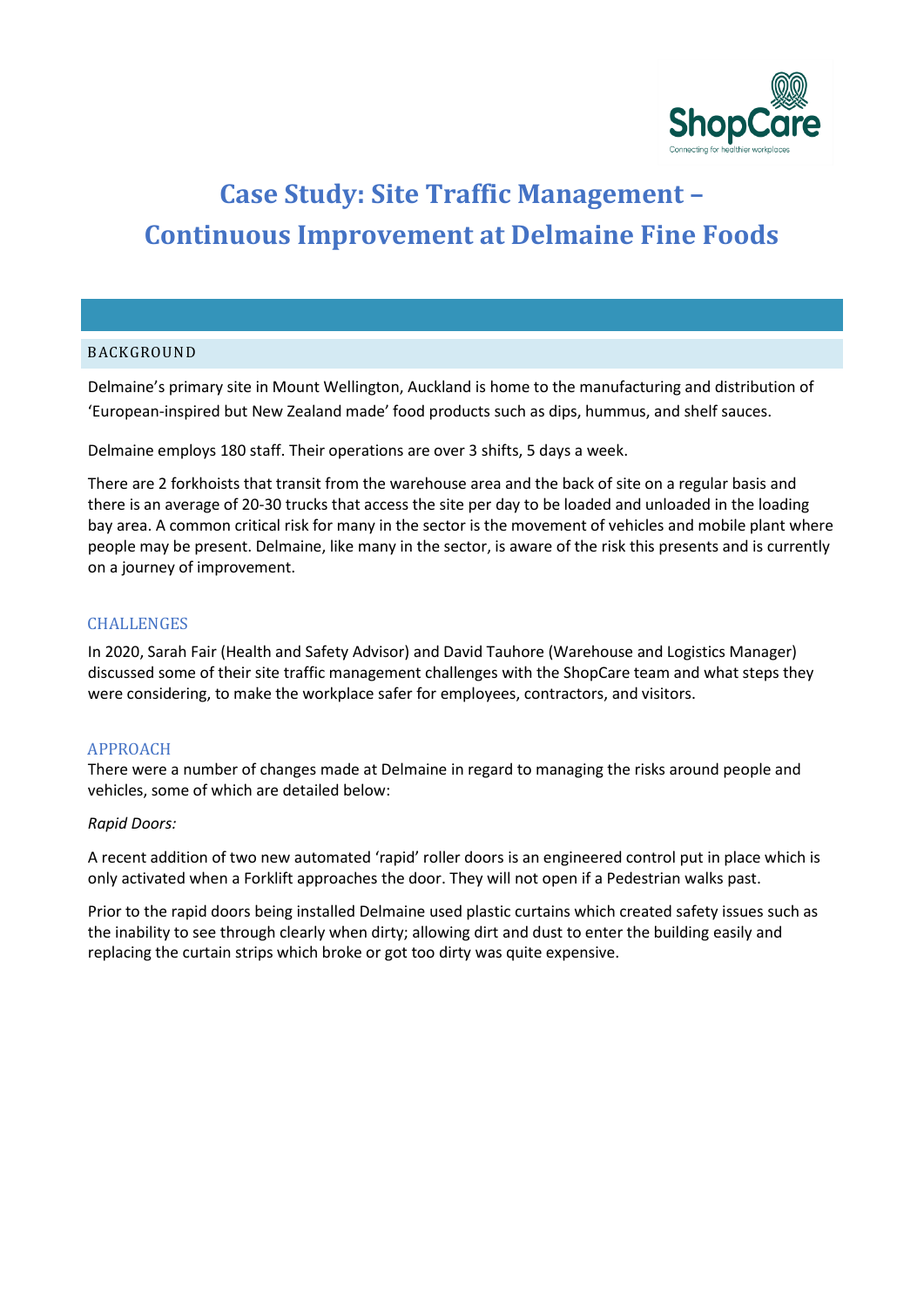

### *Line markings and other controls:*

Line marking and other controls have been implemented which has decreased the risk and likelihood of a pedestrian being struck by mobile plant, these include physical barriers, tree trimming and lighting:

- Demarcation (painted lines) and designated pathways inside and outside the Warehouse; access ways, crossings, and other areas where mobile plant access or operate.
- Installing physical barriers including bollards, barriers, and gates.
- Creating a designated 'Driver Safety Zone'.
- Improving external lighting.
- Trimming of trees which were overhanging walkways.
- Developing a Traffic Management SOP.
- Encouraging staff and visitors to 'reverse park' into parking spaces
- Improving general site housekeeping standards.



*Driver safe zone*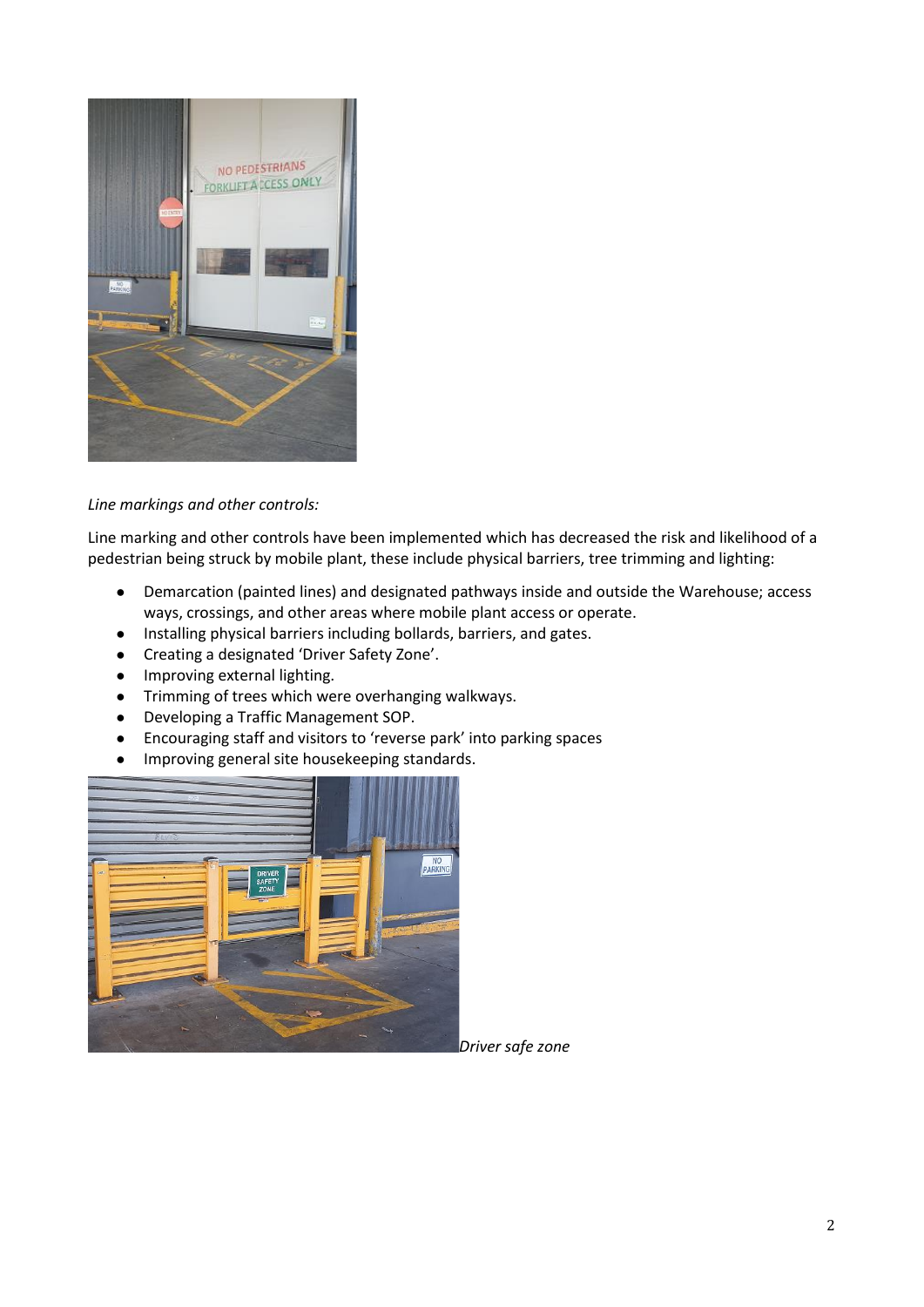

*Pedestrian walkways*



*Pedestrian walkways*



*Newly painted lines*

OUTCOMES & BENEFITS